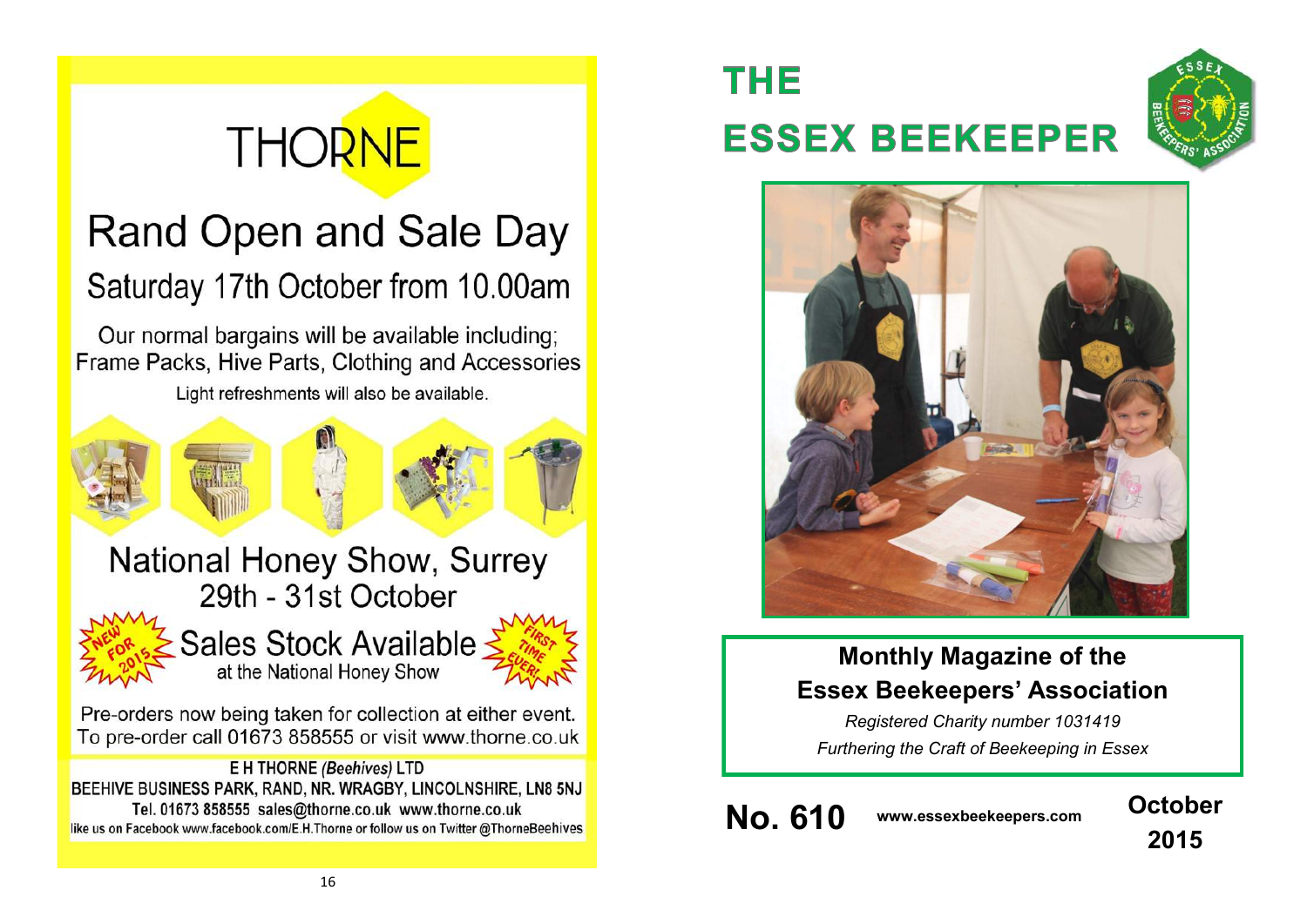# **EBKA Divisional Meetings**

### **Diary dates for October / November 2015**

| 1 Oct                | Thursday<br>8.00pm      | <b>Harlow</b>            | 'Wax Extraction' - cleaning and making products. Kings<br>Church, Red Willow, Harlow CM19 5PA                       |
|----------------------|-------------------------|--------------------------|---------------------------------------------------------------------------------------------------------------------|
| 2 Oct                | Friday<br>8.00pm        | Romford                  | Talk by Ted Gradosielski.<br>Chadwick Hall, St. Michaels<br>Church, Main Road, Gidea Park, Romford RM2 5EL          |
| 13 Oct               | Tuesday<br>7.30pm       | Saffron<br>Walden        | 'Apitheraphy' with Barbara Dalby. Sewards End Village Hall<br><b>CB10 2LG</b>                                       |
| <b>15 Oct</b>        | Thursday<br>7.30pm      | Epping<br>Forest         | 'Honey Tasting & Pollen Identification', Chingford Horticul-<br>tural Hall                                          |
| 19 Oct               | Monday<br>7.30pm        | Chelmsford               | 'Divisional Honey Show' at The Link, Rainsford Road,<br>Chelmsford CM1 2XB                                          |
| 21 Oct               | Wednesday<br>7.30pm     | Dengie 100<br>& Maldon   | Members meeting. The Oakhouse. High Street, Maldon CM9<br>5PF                                                       |
| 22 Oct               | Thursday<br>7.30pm      | Colchester               | Trees and Bats<br>Talk by Neil Catchpole.<br>Langham<br>$\sim$<br>Community Centre, School Road, Colchester CO4 5PA |
| 28Oct                | Wednesday<br>7.30pm     | Southend                 | 'Divisional Honey Show' at the WI Hall, Bellingham Lane,<br>Rayleigh SS6 7ED                                        |
| 30 Oct               | Friday<br>8.00pm        | <b>Braintree</b>         | 'Making Mead' - Mike Barke, Constitutional Club, Braintree<br>CM7 1TY                                               |
| $29 - 31$<br>October | Thursday to<br>Saturday |                          | National Event National Honey Show, Weybridge, Surrey                                                               |
| 31 Oct               | Saturday                | County<br>Event          | Annual Conference - Ormiston Rivers Academy, Burnham-<br>on-Crouch                                                  |
| 5 Nov                | Thursday<br>8.00pm      | <b>Harlow</b>            | 'Life Cycle of the Wasp' - Danny Nicoll at Kings Church,<br>Red Willow, Harlow CM19 5PA                             |
| 6 Nov                | Friday<br>8.00pm        | Romford                  | 'Mock Honey Show'. Chadwick Hall, St. Michaels Church,<br>Main Road, Gidea Park, Romford RM2 5EL                    |
| 16 Nov               | Monday<br>7.30pm        | <b>Chelmsford</b>        | 'Bumblebee Conservation Trust' at The Link, Rainsford<br>Road, Chelmsford CM1 2XB                                   |
| 18 Nov               | Wednesday<br>7.30pm     | Dengie 100<br>& Maldon   | Members meeting. The Oakhouse. High Street, Maldon CM9<br>5PF                                                       |
| 19 Nov               | Thursday<br>7.30pm      | <b>Epping</b><br>Forest  | 'Thermodynamics of Bees and the Hives- Derek Mitchell at<br>Chingford Horticultural hall.                           |
| 20 Nov               | Tuesday<br>7.30pm       | <b>Saffron</b><br>Walden | 'More than Honey' Film at Sewards End Village Hall CB10<br>2LG                                                      |

#### **Who's who and how to contact them**

**President of EBKA** Pat Allen Hon CLM

| Trustees:                     |                                                                                                                        |                                                |  |  |
|-------------------------------|------------------------------------------------------------------------------------------------------------------------|------------------------------------------------|--|--|
| Chairman: Ian Nichols         | 17 Dyers Hall Road, Leytonstone, London E11 4AD<br>email ian@iannichols.demon.co.uk tel. 0208 558 4733 / 07980 299 638 |                                                |  |  |
| Secretary: Michael Webb       | 19 Ingrebourne Gardens, Upminster, Essex RM14 1BQ<br>email gsecebka@virginmedia.com tel. 01708 250 606 / 07712 490 511 |                                                |  |  |
| <b>Treasurer: Bob Manning</b> | 12, Moorland Close, Collier Row, RM5 2AB                                                                               |                                                |  |  |
|                               |                                                                                                                        | email treasurer@ebka.org<br>tel: 01708 760 770 |  |  |
| <b>Divisional Trustees:</b>   |                                                                                                                        |                                                |  |  |
| <b>Braintree</b>              | <b>Stuart Mitson</b>                                                                                                   | stuart.mitson@btinternet.com                   |  |  |
| Chelmsford                    | Margaret Clay                                                                                                          | margaretclay@btinternet.com                    |  |  |
| Colchester                    | <b>Tom Geddes</b><br>tom.geddes@btinternet.com                                                                         |                                                |  |  |
| Dengie Hundred & Maldon       | Glenn Mayes                                                                                                            | trustee@dmbka.org.uk                           |  |  |
| <b>Epping Forest</b>          | Mark Chambers                                                                                                          | mark.chambers@condecosoftware.com              |  |  |
| Harlow                        | <b>Martin Cavalier</b>                                                                                                 | cavalier@btinternet.com                        |  |  |
| Romford                       | Pádraig Floyd                                                                                                          | psafloyd@yahoo.com                             |  |  |
| Saffron Walden                | <b>Richard Ridler</b>                                                                                                  | richard.ridler@uwclub.net                      |  |  |
| Southend                      | Marquerita Wilson                                                                                                      | philandritawilson@sky.com                      |  |  |

#### **Divisional Contacts:**

**Braintree**: Colleen Chamberlain 01279 876 333 **Chelmsford**: Brian Spencer 01245 490 843 **Colchester**: Morag Chase 01206 522 576 **D.H. & Maldon**: Carlie Mayes 01245 381 577 **Harlow**: Nick Holmes 07730 735 752 **Epping Forest**: Robin Harman 07971 237 312 **Romford:** Pat Allen 01708 220 897 **Saffron Walden**: Jane Ridler 01799 218 023 **Southend**: Chad Colby-Blake 01702 302 209

**EBKA Education Contact:** Jane Ridler Old Barn House, 36 Walden Road, Sewards End, Saffron Walden, Essex CB10 2LF 01799 218 023 jane.ridler@uwclub.net 01799 218 023 jane.ridler@uwclub.net

| EBKA Examinations Secretary: Pat Allen, 8 Franks Cottages, St Mary's Lane, Upminster, |  |                                                      |
|---------------------------------------------------------------------------------------|--|------------------------------------------------------|
|                                                                                       |  | Essex RM14 3NU 01708 220 897 pat.allen@btconnect.com |

#### *The Essex Beekeeper* **Magazine:**

| Editor:<br><b>Advertising:</b>                  | Jean Smye,<br>Jean Smye<br>Mailing Secretary: Mary Heyes | email:<br>email:<br>email: | ismye@sky.com<br>ml.heves@virgin.net | ismye@sky.com tel. 07731 856 361<br>Printed by Streamset, 12 Rose Way, Purdeys Industrial Estate, Rochford, Essex SS4 1LY |  |
|-------------------------------------------------|----------------------------------------------------------|----------------------------|--------------------------------------|---------------------------------------------------------------------------------------------------------------------------|--|
| Web site:                                       | Nick Holmes                                              | email:                     |                                      | webmaster@essexbeekeepers.com                                                                                             |  |
| <b>Regional Bee Inspectors for EBKA Region:</b> |                                                          |                            |                                      |                                                                                                                           |  |

Epping Forest and Romford Divisions (excluding Brentwood): Julian Parker julian.parker@fera.gsi.gov.uk tel. 07775 119 469

All other Divisions: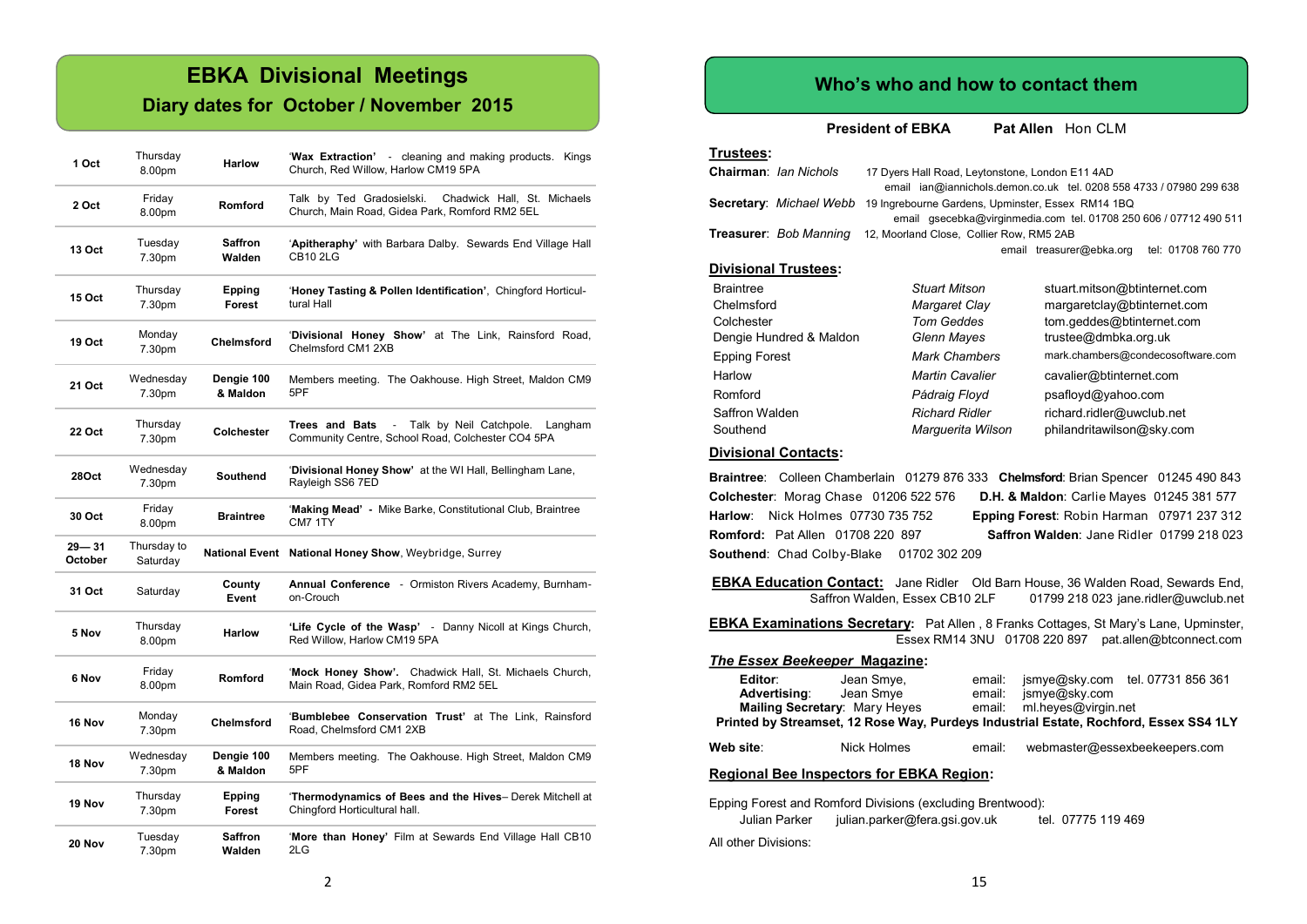#### **FOR SALE:**

Fragile Planet **Observation Hive** National Frame size 2 Brood Frames, 1 Super Frame, Plexi Glass, Brand new £80.00 David McCorkindale 07988 595 054 Harlow Division

# **The Bee Shed**

**Approved** *N***ational** *B***ee** *S***upplies Stockist and Distributor**

A Range of Frames and Foundation

Hives and Hive Parts, Tools and Equipment

Open by Appointment: Please call Wendy on **07764 609 803** or

Email: [beeshed@btinternet.com](mailto:beeshed@btinternet.com) 

**Meepshole, Great Prestons Lane,**

**Stock, Essex CM4 9RL**

*Love beekeeping but hate the honey mess? Too much hassle selling your pure honey to the public or privately? Too cold to stand outside and sell your honey?* **If these are some of your thoughts — look no further, Honey Helpers will:** *Take ALL the hassle out of selling your honey. Buy all your honey in one transaction Give competitive rates. Payment upon delivery or collection (your choice)*

#### **Interested?**

**Call us NOW on 07809 562045 or email - [honey.helpers@yahoo.com](mailto:honey.helpers@yahoo.com) To discuss your requirements or for further information.** You may also sign up for future information. Regards, Honey Helperrs

The photograph accompanying the article '*Asian Hornet — on the way here?'* in last month's issue shows the Giant Asian Hornet and was inserted in error. Apologies for any confusion this may have caused. Photographs of the Asian Hornet can be found on the BeeBase website.

**Editor** 

### **More EBKA Divisional Meetings**

| <b>25 Nov</b> | Wednesday<br>7.30pm | Southend         | at the WI Hall, Bellingham Lane, Rayleigh SS6 7ED                          |
|---------------|---------------------|------------------|----------------------------------------------------------------------------|
| 27 Nov        | Fridav<br>8.00pm    | <b>Braintree</b> | 'Making Soap' with Dr Sara Robb. Constitutional Club,<br>Braintree CM7 1TY |

**Note to Secretaries: Please inform the Editor of the details of your Divisional Monthly Meeting so that it can be included in these listings Deadline: 4th of the preceding month**



**Cover: Starting young at the 128th County Honey Show 2015 held at Barleylands 12/13th September Full report next month — Photograph by Jean Smye**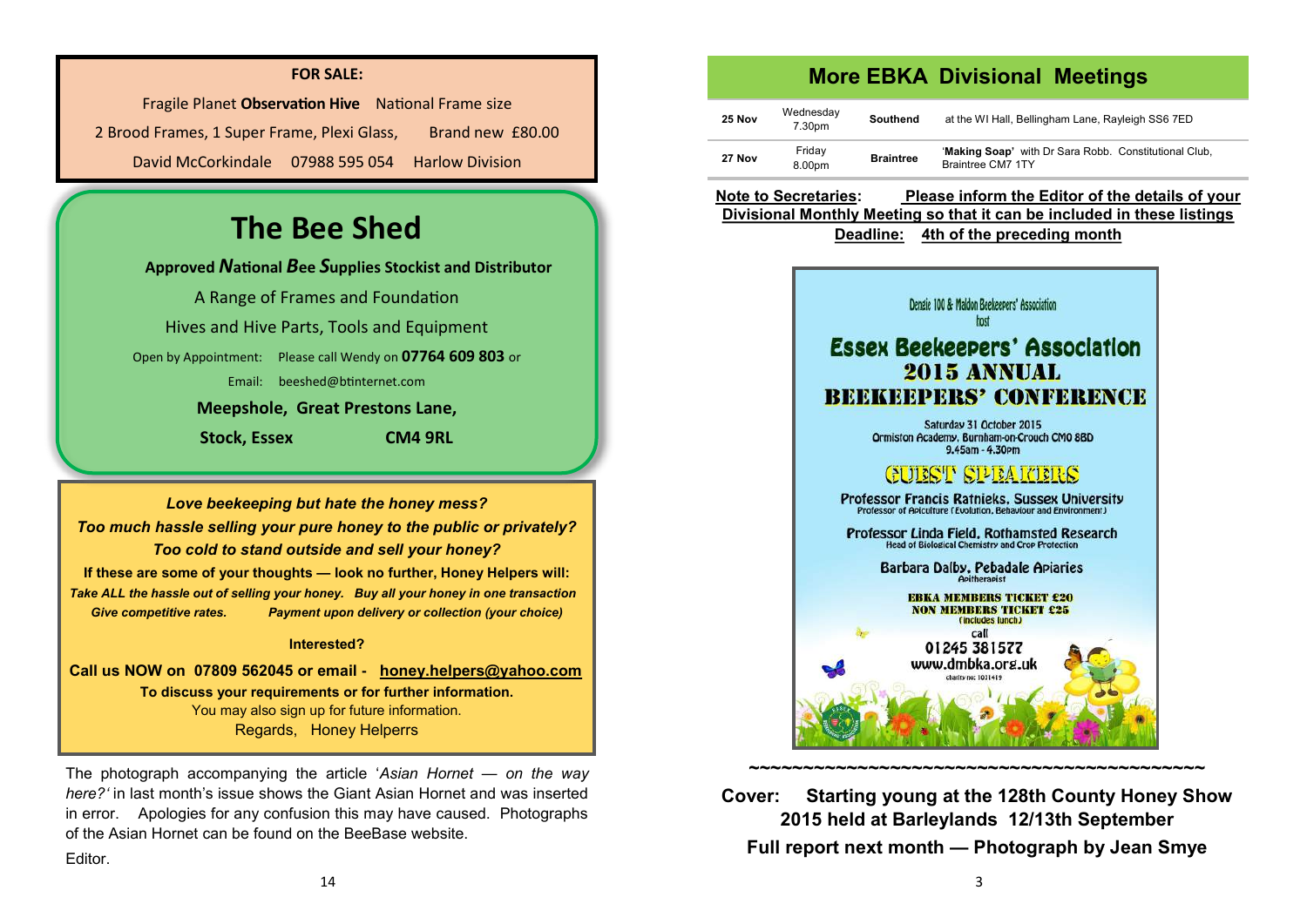## **MAQS & Wasps, and beginner mistakes**

#### **Julian Green - Romford Division**

I have not been beekeeping for long and due to a case of mistaken EFB it was suggested that I attend the Bee Health Day arranged by EBKA where I came face to face with combs with AFB, EFB, deformed wing virus, sac brood, and chalk brood, and probably a few others, but I can't remember them (sorry Pat). I also met the Regional Bee Inspector who gave a talk on varroa treatment, and introduced a fairly new product called MAQS. Sounded interesting, but MAQS has a fairly short shelf life and comes in packs of 10 – too much for my small apiary.

On the beginners beekeeping course I had been shown how to do a varroa drop count test and so after the Bee Health Day I decided to do one on my bees, and I recorded a drop of 35 mites over 7 days. I looked up the drop rate on BeeBase website and it said I needed to treat.

The *BBKA News* arrives, and I spot an advert for MAQS in a smaller pack of two treatment packs. Ah, good I thought, I can get some of that and do my two hives, and if I muck it all up I still haven't ruined the honey. I bought a pack and applied it to my hives at the start of August as directed on the instructions:

- 1) Close off open mesh floor by inserting tray.
- 2) Take entrance block out. Needed for ventilation.
- 3) Two strips on the top bars of the brood combs.
- 4) Do not allow product to come in contact with metal components.
- 5) Before applying allow 3 days from the last inspection.
- 6) Leave alone for 7 days during treatment.

The time came to apply the MAQS to my bees. I opened the packet and got a whiff of it, it's pretty smelly stuff smelling of kettle de-scaler (same chemical). My queen excluder is metal so I added an eke to raise QX above the MAQS. The bees fizzed as I lay the strips on the top bars of the brood combs; ……. I closed up and went home.

My apiary is an out apiary, and after three days I just had to go and see how my bees were getting along. Shock horror when I arrived, a pile of dead bees on the ground outside hive No.2! " Blasted MAQS has killed my bees" I thought. But on more careful examination I found a number of wasps getting at my bees and killing them. Maybe the MAQS has weakened them – help what shall I do? – call my trusty bee buddy – Pat.

#### **Wax Moth Larvae: A fast food feast for Robins** Paul F Abbott BDS - Southend on Sea Division

and Sevenoaks and Tunbridge Wells Branch of KBA

There are currently two known species of wax moth that occupy and damage honey bee colonies. Each one has four stages of development: egg; larva; pupa; and adult. The greater wax moth, *Galleria mellonella* is the more destructive and common pest whilst the lesser wax moth, *Achroia grisella* is both less prevalent and less destructive.

Wax moth infestations are caused by unhygienic management practices. Leaving scraps of burr comb lying around the apiary and empty and exposed supers or brood boxes with drawn comb in will attract moths. When the equipment is left over a long period of time, this gives ample opportunity for infestations of wax moth to get out of control. Drawn comb, and wood-work can become damaged and eaten away, making it unworkable for colonies of honey bees.



The use of open mesh floors fitted with debris monitoring trays provides an ideal breeding ground for greater wax moth larvae. The detritus on the *varroa* collecting tray is inaccessible to hygienic worker house bees, and provides an excellent culture medium for the destructive grubs to thrive in isolation from the combs above.

The photographs taken at my home apiary demonstrate the nature of the problem. One solution is to strictly leave the *varroa* mite collecting trays in-situ only during periods of active monitoring, so that insufficient nourishing debris accumulates for the wax moth larvae to thrive. The rest of the time, the open mesh floors will permit all detritus to fall harmlessly away from the hive.

As the photographs show, a plucky robin soon devoured the luscious larvae from the

collecting tray: Veritably a feast of fast food for the robin, the ever-present friendly companion of the gardener.

Article & photographs by Paul F Abbott.

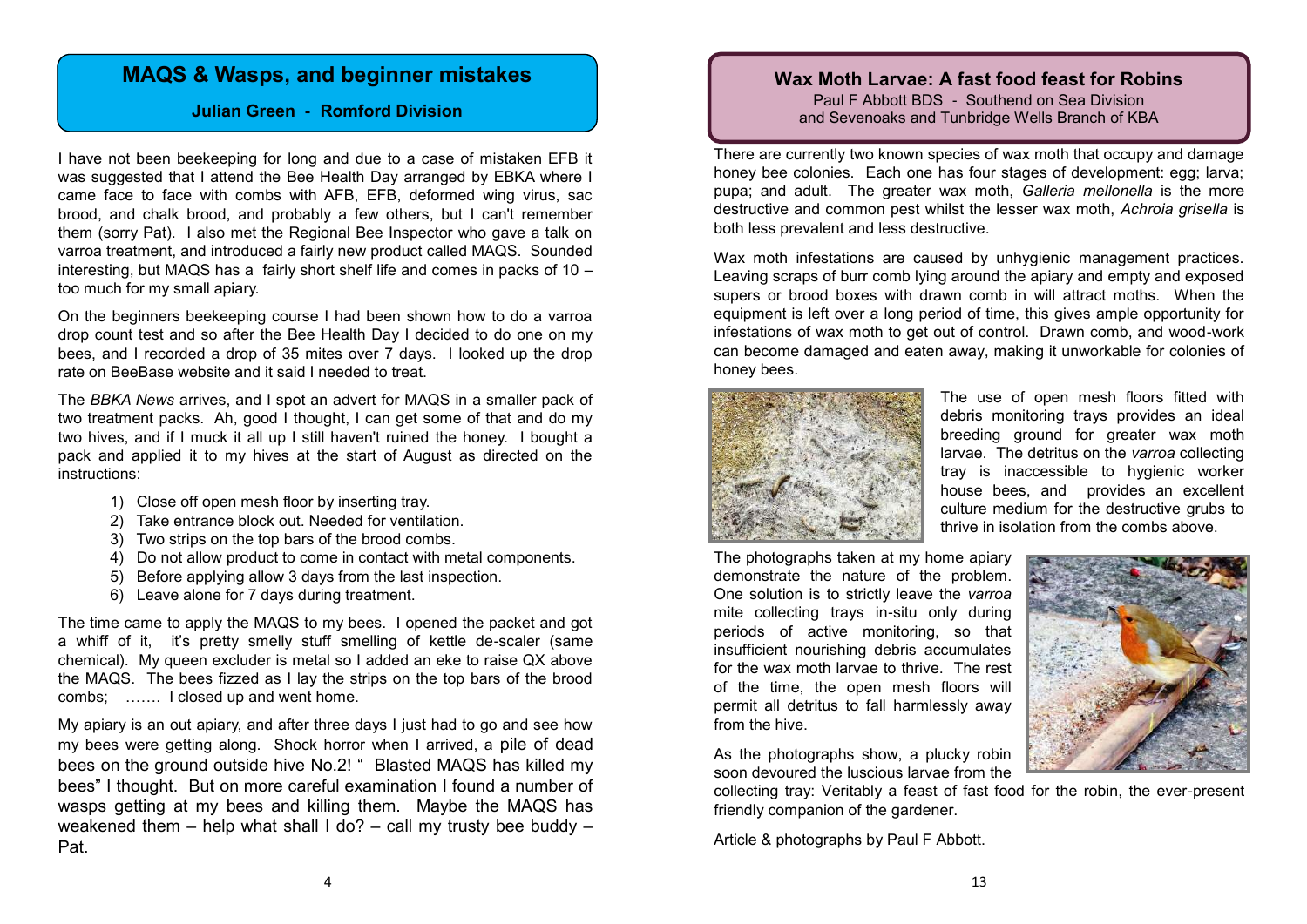#### **PETER DALBY - PEBADALE APIARIES**

For all your beekeeping and apitherapy supplies **Large Stock held - all year round** *Competitive prices; any item not stocked to special order* **37 Cecil Road, Cheshunt, Hertfordshire EN8 8TN**

> **Tel: 01992 622645 Email: [pebadalebees@btinternet.com](mailto:pebadalebees@btinternet.com)**

**Open Mon - Sat (any reasonable time) CLOSED SUNDAY** Telephone before calling **Agent for E H Thorne and Northern Bee Books**

#### **HONEYBEES, CELL PHONES AND THE FUTURE OF BEEKEEPING**

#### **Marc Hoffman, Essex County BKA (USA) - via eBees**

Are cell phones killing our bees?

I never let my bees use cell phones. They are social insects and I have found once I let them have cell phones it is impossible to control their use. The charges from time overruns can bankrupt even the most efficient apiary operation. Once they learn to use them they become dependent: they stop returning to the hive to dance and just phone in the location of their forage discoveries. Furthermore, the increased peer-to-peer communication plays havoc with traditional bee values. "To heck with pheromones!" they say. "Chemical communication is passé compared with digital!"

As in many societies, the young are the early adopters, spending their time text messaging instead of doing their jobs. In the end we observe a breakdown in hierarchy and, fatally, anti-royalist sentiment. This, then, is the cause of CCD - foolish notions of independence among the immature, loss of authority of the elders, breakdown of group cohesion, and collapse of the aristocracy.



# **Honey Buckets for Sale**

#### **£2.00 each**

 **Telephone: 01279 730228 E.Mail: tylersbees@hotmail.co.uk Location: Hatfield Heath, Essex Collection only**

Pat explained that predation from wasps this time of year is common, and the best thing to do is to make the hive entrance really small. She suggested that I make up an entrance block with a piece of pipe used as the entrance, as wasps do not like crawling through a 'tunnel'. So I made up the entrance block with a short length of hose glued in and tried it out. But before I put an entrance block in I needed to maintain the correct amount of ventilation as the MAQS was still on. Putting an entrance block in would upset this. So to compensate for the entrance block I pulled the underfloor tray out by a distance of one and a half the width of the entrance block thus making a ventilation hole equivalent to the size of the entrance block (I reckoned that the mesh would restrict air flow).

With that problem solved, I fitted my home made tunnel entrance block, sat down in front of the hive and watched. Several confused bees laden with pollen buzzed around looking for a way in. They found the opening, but refused to enter. Then along came a wasp and went straight in! Blast! So much for the tunnel entrance block idea! Removed it, and replaced with the entrance block that came with the hive (better than nothing) and went home.

That night I got my copy of Ted Hooper's book out and read a small paragraph on wasps. His advice was to make the entrance as small as possible, a single bee way (Pat had also mentioned this to me, but the tunnel idea sounded more fun). The next morning I made up another two entrance blocks with really small entrance holes (7mm x 12mm), rushed over to the hives and fitted them. The bees liked this much better. In fact the small hole did not seem to hinder the bees at all, a small amount of confusion when one is coming out and another wants to go in, but the best part was when a wasp tries to get in, it finds the hole, enters, then comes out again – backwards. It seems that the bees are able to defend the small entrance quite well.

The time came to remove the MAQS. I open up the hives and there were a few wasps in there, but the bees are now in control and are in the process of evicting them. Pulling out the varroa tray I looked to see if the MAQS had worked. Amongst all the crumbs of bee litter there are dead varroa mites, in fact if you look closely, there were lots of them!

I inspect both colonies -

Colony No.1 is fine, can't find the queen (that's normal for me), there are eggs present and brood.

Colony No.2 however is now making emergency queen cells – lots of them. I had heard that swarming in late summer is unlikely, so there must be another reason. The MAQS instructions state that queen cells are likely post treatment and not to destroy them, so I leave the colony alone.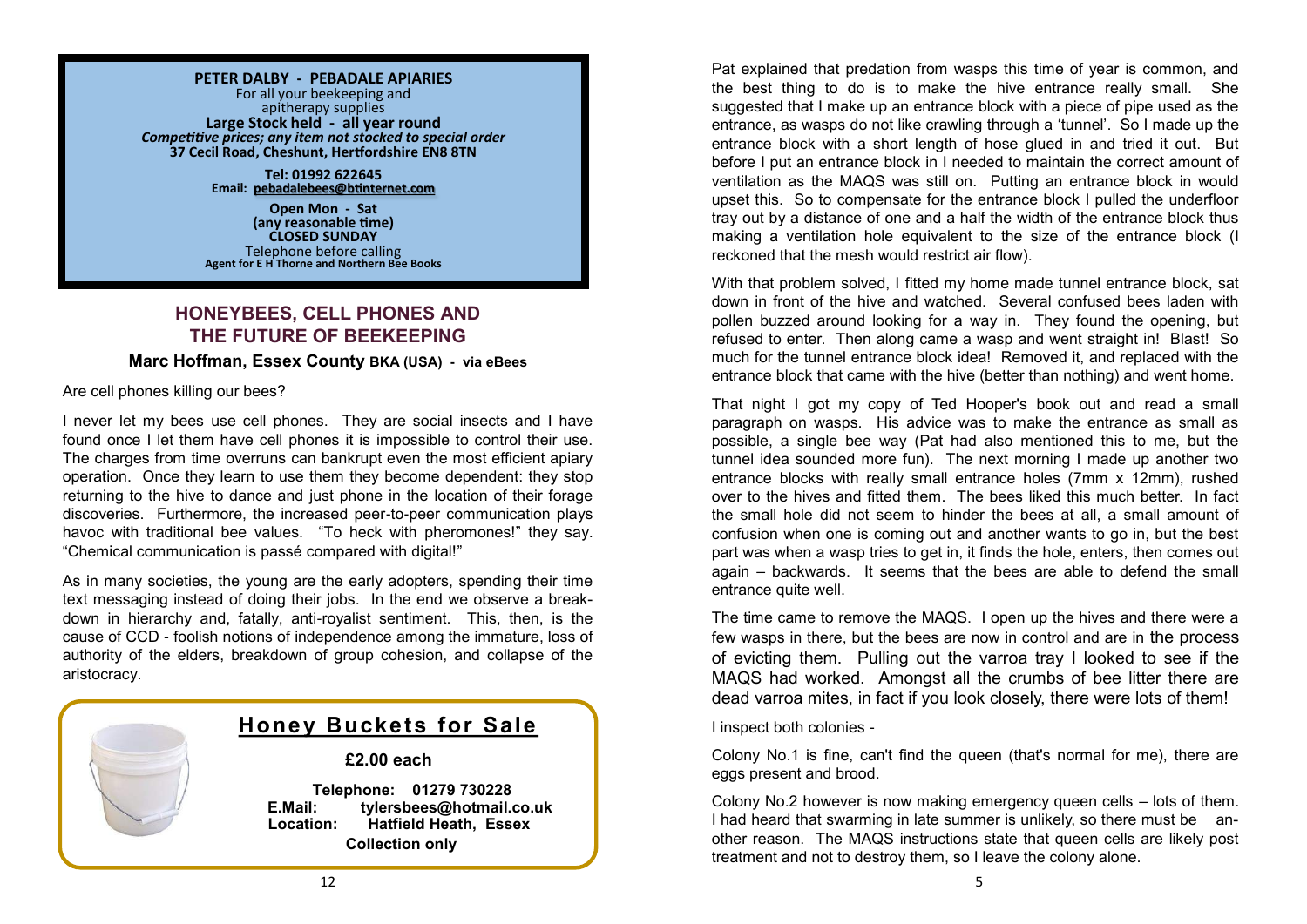Next inspection the bees have torn down all the queen cells, but there were no eggs. The bees were quiet and easy to handle. Maybe the queen has stopped laying (the MAQS instructions also said this could happen) and I failed to find her, so I wait another week .....

On this inspection there is no brood at all. "Blast! my queen is dead", call Pat. Pat seems to think that supersedure has taken place and there is possibly a virgin queen and mother in the hive at the same time, however due to the dwindling numbers in the brood chamber we think it best to unite the colony with my healthy colony No.1.

So one week later I get prepared for uniting and feeding. Go though colony No,2 again to try and find the queen (who is now on Death Row), but she is nowhere to be seen, and by now there are fewer bees getting in the way on the brood combs, so I feel fairly confident that the queen is gone, and I proceed with uniting. With newspaper on, extra queen excluder to stop paper blowing away, and brood box from No.2 on top of colony No.1, I start brushing the bees off the honey combs from the now surplus super (oddly, there are lots of bees in the super). By the time I get to the 4th comb I find brood. "Blast! I think, another beginner mistake" the queen has taken up residence in the super. I had completely overlooked this, "Pat is going to kill me!". How did the queen get up there? So I abandon the idea of uniting the colonies, I had caused enough trouble for one day so I decided to put the colonies back as they were but without the Queen excluder, fed them, and ……... went home.

Two weeks on and the bees have settled down nicely. They had taken all of the 1 gallon of syrup I had fed them and they were foraging well with bees returning with pollen. I find the queen, who is nice and large and has a good clean appearance. Maybe she is a new queen, the one I had seen before looked slightly tatty, and of course she must have mated as there are eggs present, and two full combs of eggs and brood. I feed another gallon of syrup to both colonies and went home.

So all is well that ends well – almost! At my latest inspection I notice a large number of dead bees in the bottom of hive No.2, and on taking a closer look some of the bees are completely black, and shiny. I put one in my pocket so I can look at it when I get home.

Back at home, I put 'black shiny bees' into Google and the first hit is the FERA web page on Honey Bee Viruses. There is a video of bees with Chronic Bee Paralysis Virus, and my bees look exactly like the video. Good job I did not unite with colony No.1. I call Pat and after talking over some more symptoms (wings not folding back and getting stuck in a K shape) we conclude that my bees do have CBPV. Well at least they don't have varroa!

# **Bumble Bees and Alzheimers?**

#### From Ipswich & East Suffolk BKA via eBees

Bees may be developing a kind of animal Alzheimer's disease because of exposure to aluminium in the environment. A new study has found that the young of bees already show high amounts of aluminium contamination which may be causing mental dysfunction and playing a role in the decline of bumblebee populations. Because of industrial discharge, aluminium is the Earth's most widespread pollutant and is already known to be responsible for the death of fish in acid lakes, forest decline and low crop productivity.

Previous studies had suggested that when bees forage for nectar they do not actively avoid nectar which contains aluminium. Researchers at Keele and Sussex Universities have been investigating whether bees could be accumulating harmful amounts of aluminium and have collected bumble bee pupae to study levels of the metal. The pupae were found to be heavily contaminated with aluminium, with individual contents ranging from between and 13 and nearly 200 ppm. Smaller pupae had significantly higher contents of aluminium. In humans, a value of 3 ppm would be considered as potentially toxic to human brain tissue. The researchers believe the quantities are significant enough to cause cognitive decline in bees in the same way as Alzheimer's Disease effects the human brain.

Professor Chris Exley of Keele, a leading authority on human exposure to aluminium, said: "It is widely accepted that a number of interacting factors are likely to be involved in the decline of bees and other pollinators, for example: lack of flowers, attacks by parasites, and exposure to pesticide cocktails. Aluminium is a known neurotoxin affecting behaviour in animal models of aluminium intoxication.

Bees, of course, rely heavily on cognitive function in their everyday behaviour and these data raise the intriguing spectre that aluminium-induced cognitive dysfunction may play a role in their population decline – are we looking at bees with Alzheimer's disease?"

More information at:

http://journals.plos.org/plosone/article?id=10.1371/journal.pone.0127665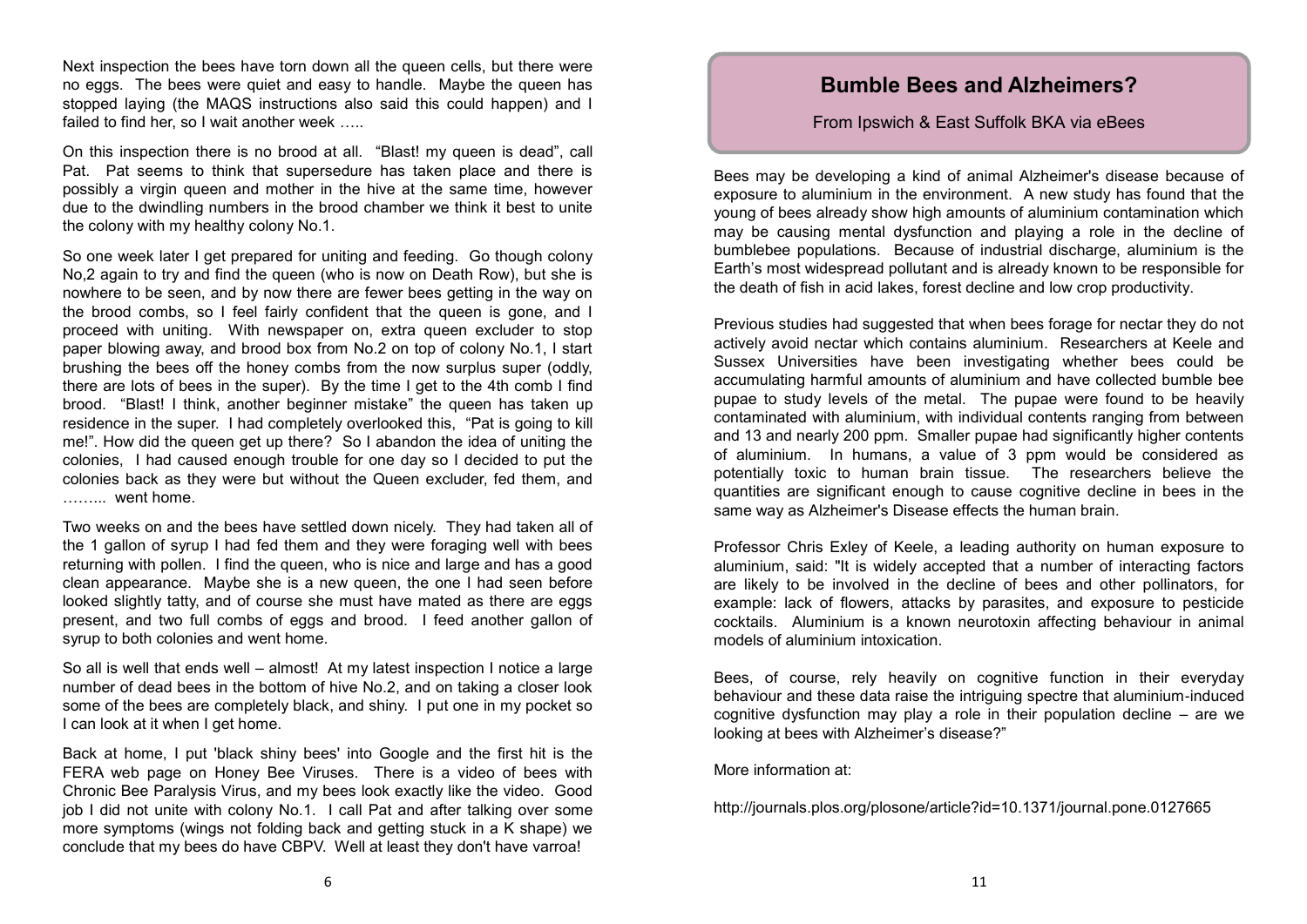# **What is the Water Content of Honey?**

For 'general' honey, (ie excluding Heather honey or honey intended for industrial use such as 'Bakers honey', which are allowed higher moisture contents of 23% and 25% respectively), the statutory requirement is that the moisture content should not exceed 20%.

The statutory document (updated June 2015) that governs honey sales is the *The Honey Regulations* - Schedule 1 refers to moisture content.

The lower the moisture content the less chance of fermentation and below 20% this is unlikely. Bees reduce the moisture content of their stores to a level where they won't ferment before capping them. This is why we tend to only extract capped honey, because then we can be pretty sure the moisture content is below 20% if it is capped.

#### **What about uncapped honey?**

Many beekeepers conduct a simple test of shaking unsealed frames over the super. If liquid spills from the cells it is assumed that the honey cannot be taken. This is only a rough guide, and the best method is to use a refractometer to determine the moisture content. Prices vary significantly and range up to £300. They can be obtained from the usual beekeeping equipment suppliers for around £8. Lower cost alternatives are also available, but you need to check they are suitable for measuring the moisture content of honey. Preferably they should come with a small glass register block and calibration oil.

Care should be taken with 'set honey' because once the honey has crystallised the fluid between the crystals is diluted by removal of solids, and rises by some 4-6% in water content. This brings the honey into the range where fermentation can occur. It is therefore a good idea to ensure that set honey is well below the 20% mark, but by how much will depend on the variety of honey. Different set honeys have different crystal sizes and this will determine the moisture content that is safe.

Adapted from Somerton BKA via *eBees*

It is now September and I still have two colonies of bees despite having CBPV, wasp predation and my mishandling. They are taking the food I give them amazingly quickly and storing and have four combs of brood on the go. The varroa treatment is all done, and I have repeated the varroa drop count test with 2 per day for colony No.1 and 0.5 per day for colony No.2. I have also put the supers below the brood box in preparation for winter, and by doing so it seems that I have improved the CBPV problem as the paralyzed bees have further to climb to reach the brood box. I did not see any more black bees on my last inspection.

The bees in colony No.2 seemed to react badly to MAQS, probably due to being weakened by CBPV, and they where a captured swarm. I had been warned that swarms sometimes carry disease, maybe this was the case all along and I had not noticed it.

Colony No.1 was bought as a nuc and had coped well with the treatment. The metal queen excluders (positioned above the MAQS by the eke) are still nice and shiny, but the mesh and tray on my nice new shiny open mesh floor is now tarnished. So if you fancy using MAQS yourself, it is nice and quick and doesn't ruin your honey, but take precautions to keep the fumes away from metal hive parts.

#### **The 84th National Honey Show 2015**

**Beekeeping Lectures, Workshops and Beekeeping Equipment Trade Show 29th - 31st October at St George's College Weybridge, Surrey, KT15 2QS**

#### **Trade Show**

Buy beekeeping equipment from the trade show located in the college's sports hall from 12:00 on Thursday 29th October 2015.

Meet old friends or make new ones over when taking a lunch break.

#### **Classes**

Why not have a go? You have nothing to lose. There are even classes just for Essex members. You will need to get a move on as the closing date for the majority of classes is the 9th October or the 16th October if you pay a late entry fee,

#### **Lectures**

There are twelve in all spread over the three days. Covering: Marketing, Biology, Pests, Neonicotinoids, Bumbles Bees, Queens and Genetics. All given by specialist in their respective fields.

For a schedule contact Jim McNeill **07743 310 143** or your Divisional **Secretary**